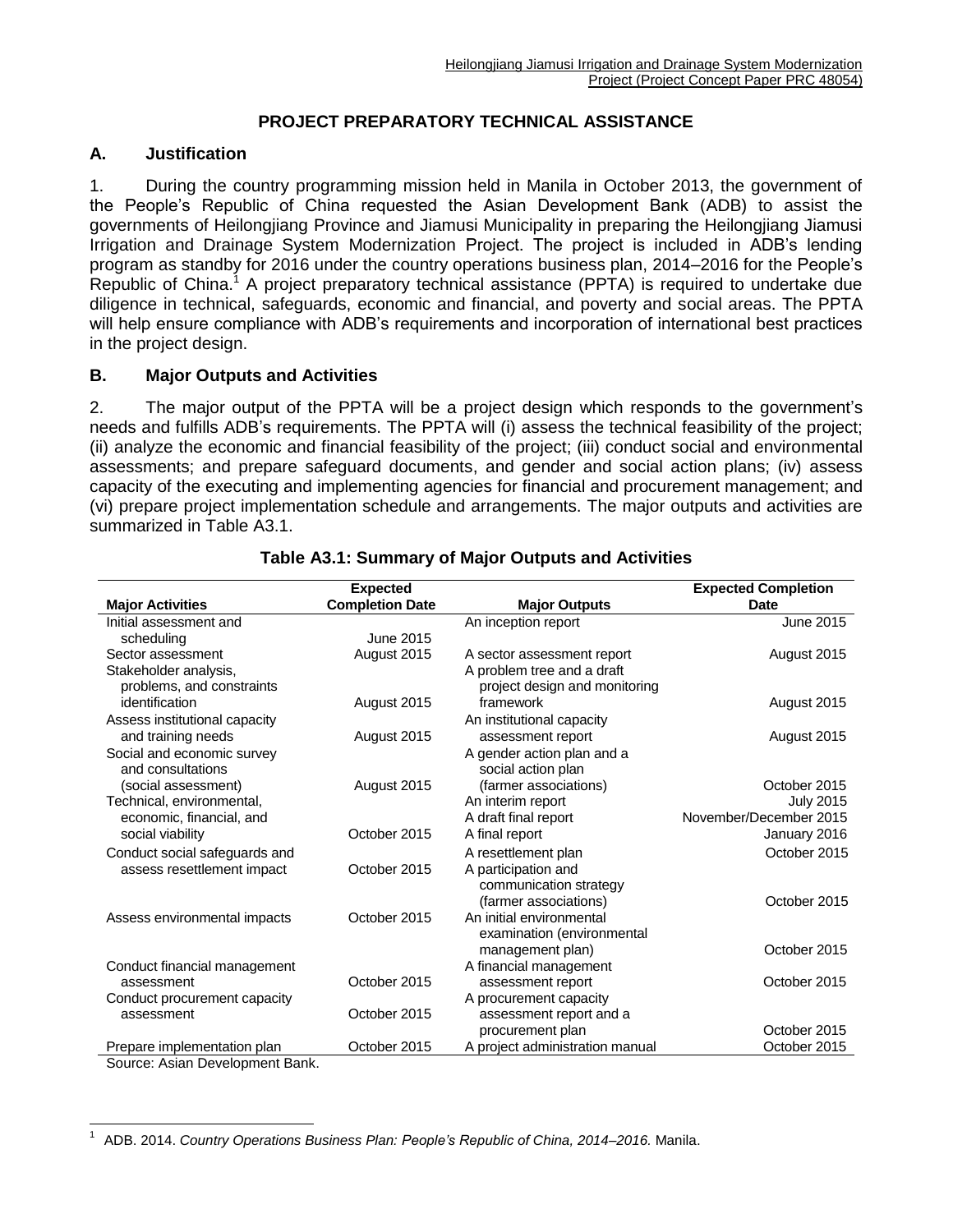## **C. Cost Estimate and Proposed Financing Arrangement**

3. The PPTA is estimated to cost \$800,000 equivalent, of which \$600,000 equivalent will be financed on a grant basis by ADB's Technical Assistance Special Fund (TASF-other sources). The government will provide counterpart support in the form of counterpart staff, office space and communication facilities for consultants, transportation to the project sites, and other in-kind contributions. The detailed cost estimates and financing plan is presented in Table A3.2.

| <b>Item</b> |                                                             | <b>Total Cost</b> |
|-------------|-------------------------------------------------------------|-------------------|
|             | Asian Development Bank <sup>a</sup>                         |                   |
| 1.          | Consultants                                                 |                   |
|             | Remuneration and per diem<br>a.                             |                   |
|             | International consultants (10 person-months)                | 200.0             |
|             | National consultants (32 person-months)<br>Îİ.              | 192.0             |
|             | b.<br>International and local travel                        | 54.0              |
|             | Reports, translation, and communications<br>c.              | 17.0              |
| 2.          | Equipment <sup>o</sup>                                      | 12.0              |
| 3.          | Workshops, training, seminars, and conferences <sup>c</sup> | 35.0              |
| 4.          | Surveys                                                     | 20.0              |
| 5.          | Miscellaneous administration and support costs <sup>a</sup> | 15.0              |
| 6.          | Representative for contract negotiations <sup>e</sup>       | 5.0               |
| 7.          | Contingencies                                               | 50.0              |
|             | Total                                                       | 600.0             |

| Equipment will be turned over to the executing agency upon completion of the project preparatory technical assistance. |          |         |
|------------------------------------------------------------------------------------------------------------------------|----------|---------|
| Type                                                                                                                   | Quantity | Cost(S) |
| Computer                                                                                                               |          | 7.000   |
| Printer                                                                                                                |          | 1.500   |
| Copier                                                                                                                 |          | 1.500   |
| Other items (scanner and camera, etc.)                                                                                 |          | 2.000   |

 $\degree$  Workshops, training, seminars, and conferences: Advances to the consultants to cover the costs will be liquidated by the consultants within 30 days of each event.

| <b>Purpose</b>                                                                                 |                                                 | <b>Venue</b>                                |  |
|------------------------------------------------------------------------------------------------|-------------------------------------------------|---------------------------------------------|--|
|                                                                                                | Stakeholder analysis (problems and constraints) | Jiamusi Municipality, Heilongjiang Province |  |
|                                                                                                | Social and environmental safeguards training    | Jiamusi Municipality, Heilongjiang Province |  |
| Procurement training                                                                           |                                                 | Jiamusi Municipality, Heilongjiang Province |  |
| Financial management training                                                                  |                                                 | Jiamusi Municipality, Heilongjiang Province |  |
| Includes costs for office operations, secretarial services, and miscellaneous travel expenses. |                                                 |                                             |  |

<sup>e</sup> Includes cost of travel, lodging, and per diem for government observers invited for contract negotiations. Source: Asian Development Bank estimates.

## **D. Consulting Services**

4. It is expected that 10 person-months (pm) of international and 32 pm of national consultants are required. Table A3.3 provides a list of expertise required. The consulting firm will be selected by (i) inviting simplified technical proposals; and (ii) using the quality- and cost-based selection method, with a quality–cost ratio of 90:10. The outline terms of reference for the PPTA consultants are described in paras. 5–14 (detailed terms of reference presented as a separate attachment).

| rable A3.3: Summary of Consulting Services Regulrement |         |                                          |         |
|--------------------------------------------------------|---------|------------------------------------------|---------|
| <b>International</b>                                   | Person- | <b>National</b>                          | Person- |
| <b>Name of Position</b>                                | month   | <b>Name of Position</b>                  | month   |
| Agricultural economist/team leader                     | 6       | Irrigation specialist/deputy team leader |         |
| Environment specialist                                 |         | Agricultural economist                   |         |
| Social development specialist                          |         | Finance specialist                       |         |
|                                                        |         | Water resources specialist/hydrologist   |         |
|                                                        |         | Environment specialist                   |         |

# **Table A3.3: Summary of Consulting Services Requirement**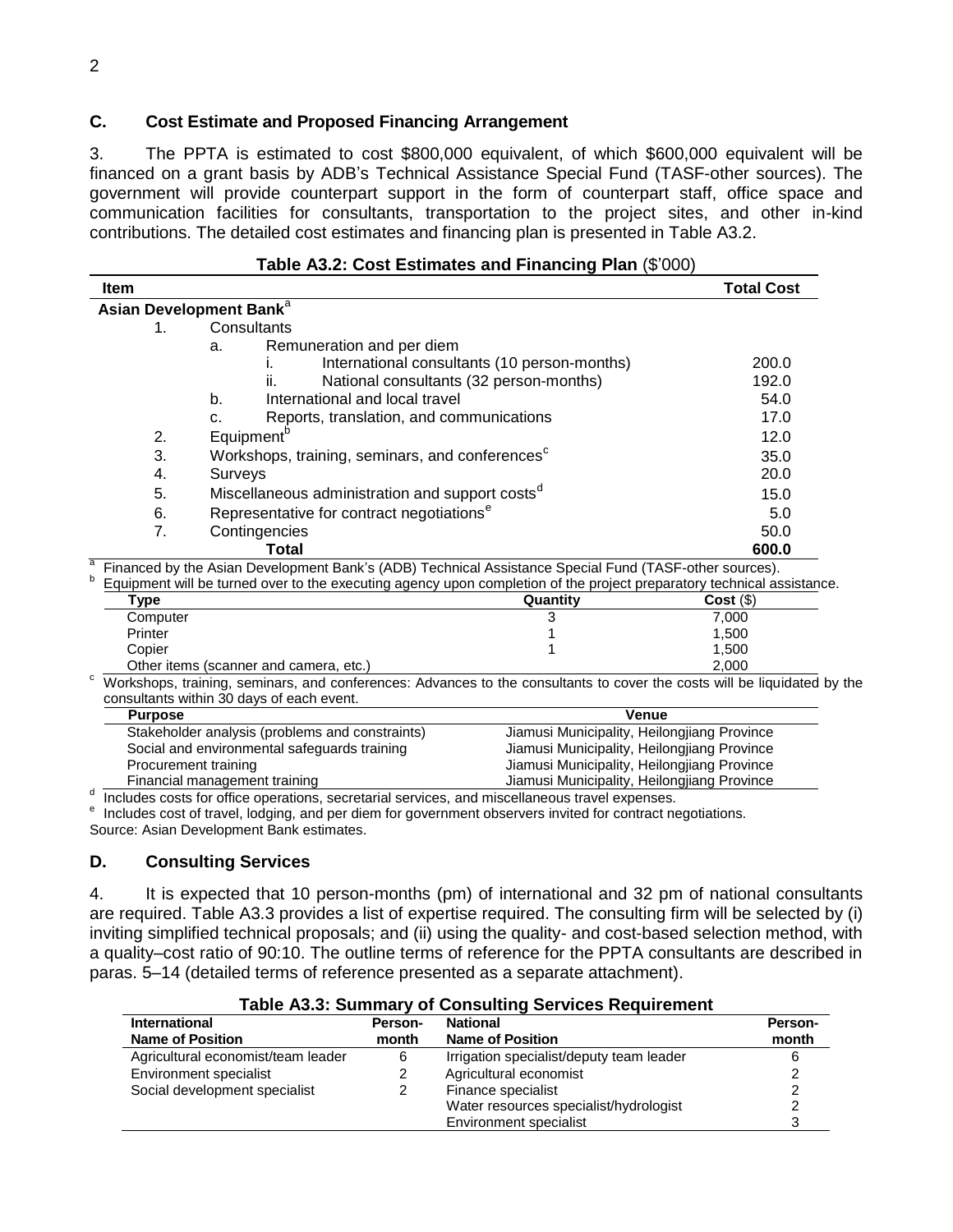| <b>International</b>    | Person- | <b>National</b>                               | Person- |
|-------------------------|---------|-----------------------------------------------|---------|
| <b>Name of Position</b> | month   | <b>Name of Position</b>                       | month   |
|                         |         | Community and social development specialist   | 3       |
|                         |         | Resettlement specialist                       |         |
|                         |         | Project management and procurement specialist |         |
|                         |         | Constructed wetland specialist                |         |
|                         |         | Agronomist                                    |         |
|                         |         | Agricultural extension specialist             |         |
|                         |         | Climate change specialist                     |         |
| Total                   | 10      | Total                                         | 32      |

Source: Asian Development Bank estimates.

5. **Agricultural economists** (international, 6 pm; national, 2 pm) **and finance specialist** (national, 2 pm). The agricultural economists will have a master's degree or above in agricultural or environmental economics, or other related fields. The finance specialist will have a master's degree in finance and a recognized professional accountancy qualification. They will have at least 10 years of work experience and familiar with ADB's project processing requirements. The international agricultural economist will serve as team leader who will assume overall responsibility for the PPTA implementation and the quality of all PPTA outputs. They will review and prepare (i) the overall project design and project performance management system; (ii) cost estimates and financing plan; (iii) economic and financial analyses; (iv) irrigation tariff and cost recovery mechanism; (v) funds flow and disbursement arrangements; (vi) financial management assessment; and (vii) implementation schedule and implementation arrangements.

6. **Environment specialists** (international, 2 pm; national, 3 pm). The specialists will have a master's degree or above in environmental studies, and at least 7 years of international project experience in environmental impact assessment. The specialists will (i) review draft domestic environmental safeguard reports; (ii) assess possible environmental impacts, and prepare a consolidated initial environmental examination report and an environmental management plan; and (iii) assist in assessing initial climate change impacts.

7. **Social development and resettlement specialists** (international, 2 pm; and national, 3 pm [community and social development] and 2 pm [resettlement]). The specialists will have a master's degree or equivalent in social sciences and/or development studies, and at least 7 years of work experience in social development and safeguard planning and implementation. The specialists will (i) assess resettlement impacts, and assist in preparing a resettlement plan; (ii) conduct a poverty and social analysis; and prepare a social action plan, participation and communication strategy, and a gender action plan; and (iii) recommend measures for empowerment of farmer organizations for irrigation management and agricultural production.

8. **Irrigation specialist/deputy team leader** (national, 6 pm). The specialist will have a master's degree or above in water resources management, or irrigation management, and at least 10 years of work experience in design and management of irrigation projects. The specialist will (i) review technical soundness of irrigation and drainage design; (ii) review current water resources management practices for crop production, and recommend water-saving measures; and (iii) prepare farmers' participation plan in irrigation management, including measures for farmers' empowerment; and (iv) operation and maintenance arrangements.

9. **Water resources specialist/hydrologist** (national, 2 pm). The specialist will have a master's degree or equivalent experience in water resources management or hydrology, and at least 7 years of work experience in hydrology and flood management. The specialist will (i) conduct water demand and water balance analyses; (ii) identify flood risks, and improve flood management design in the six rivers in Jiamusi; and (iii) assist in sector assessment.

10. **Project management and procurement specialist** (national, 4 pm). The specialist will have a university degree in engineering, and at least 7 years of work experience in project management